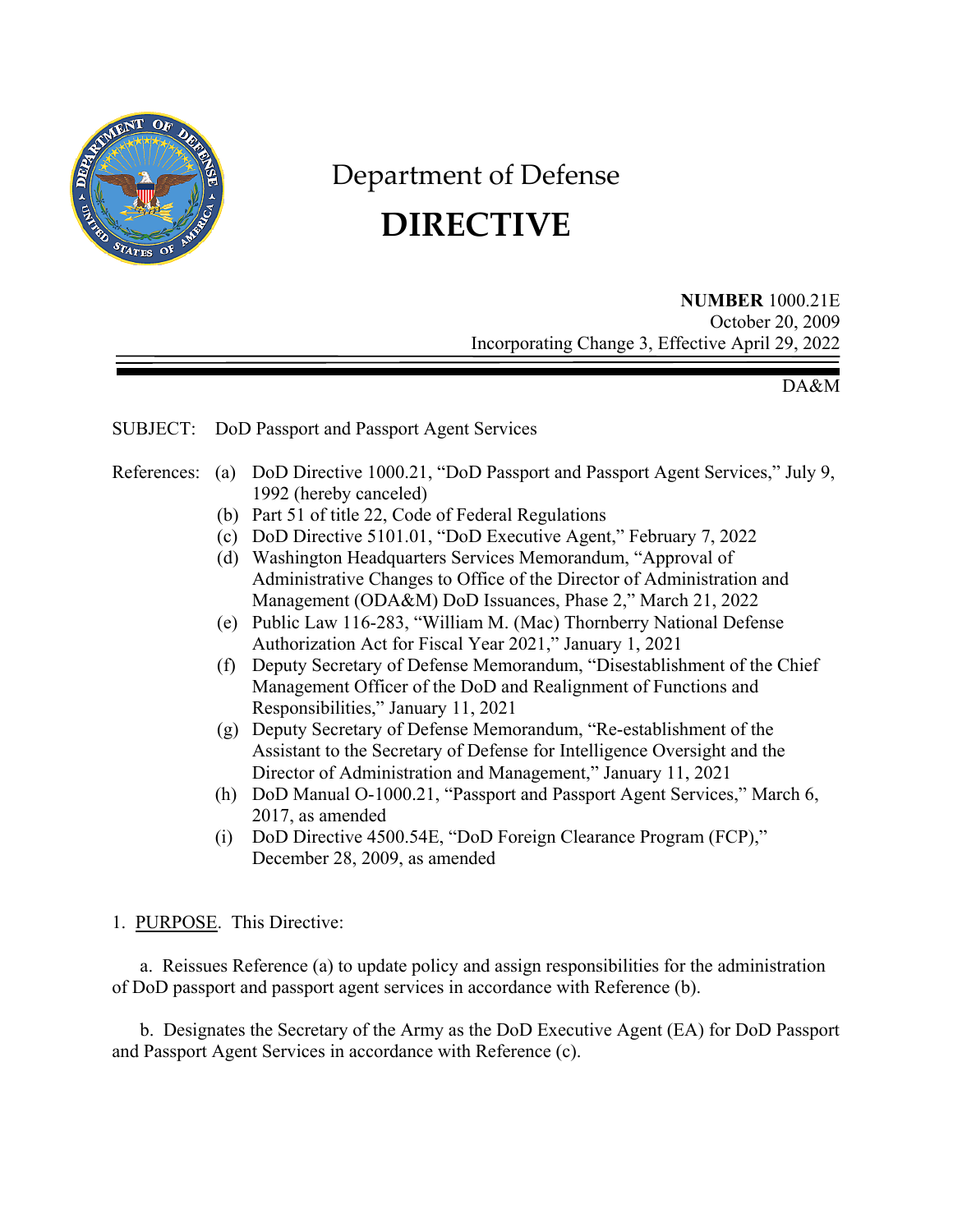2. APPLICABILITY. This Directive applies to OSD, the Military Departments, the Office of the Chairman of the Joint Chiefs of Staff and the Joint Staff, the Combatant Commands, the Office of the Inspector General of the Department of Defense, the Defense Agencies, the DoD Field Activities, and all other organizational entities within the Department of Defense (hereafter referred to collectively as the "DoD Components").

3. DEFINITIONS. See Glossary.

4. POLICY. It is DoD policy that:

a. Passports issued by the U.S. Government are official U.S. documents and are considered at all times U.S. property.

b. DoD employees and eligible family members traveling outside the United States on official travel to a foreign country requiring a U.S. passport pursuant to section 51.3(b) of Reference (b) shall be provided an official U.S. passport, to include visas when required, at no expense to the DoD employees or their family members.

c. DoD passport and passport agent services shall be made available to all DoD employees and family members through designated DoD passport agents.

d. Designated DoD passport agents shall be full-time or permanent part-time DoD employees or members of the Military Services.

 e. Designated DoD passport agents shall not accept regular U.S. passport applications unless granted written permission to do so by the Department of State (DoS) and the DoD EA for DoD Passport and Passport Agent Services.

5. RESPONSIBILITIES. See Enclosure 2.

6. RELEASABILITY. Cleared for public release. This Directive is available on the DoD Issuances Web Site at https://www.esd.whs.mil/DD/.

7. SUMMARY OF CHANGE 3. This change is administrative and, in accordance with the March 21, 2022 Washington Headquarters Services Memorandum (Reference (d)):

a. Reassigns the Director of Administration, Office of the Deputy Chief Management Officer of the Department of Defense responsibilities and duties to the Director of Administration and Management (DA&M) in accordance with Section 901 of Public Law 116- 283 (Reference (e)), which eliminated the position of the Deputy Chief Management Officer of the Department of Defense effective January 1, 2021; and the January 11, 2021 Deputy Secretary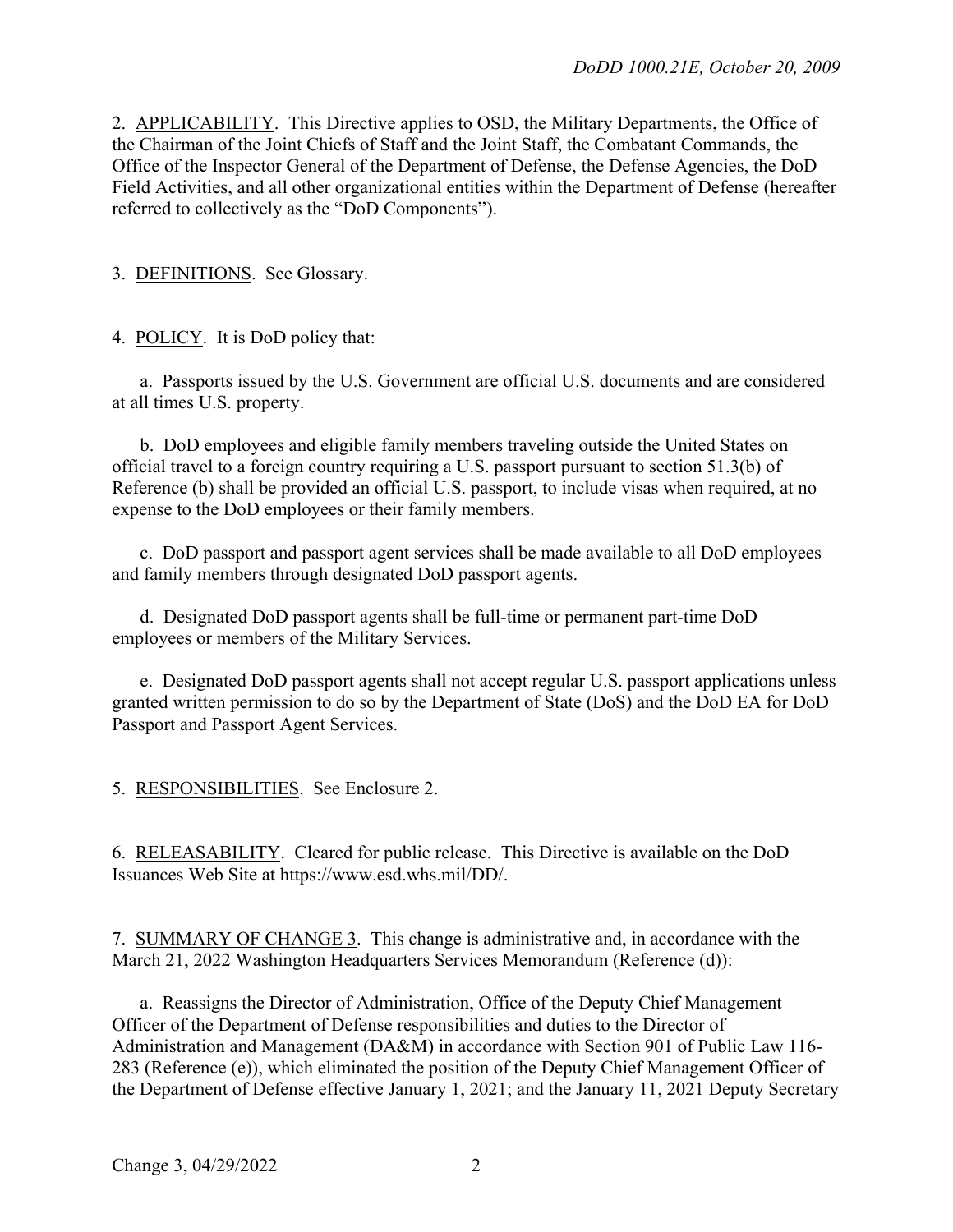of Defense Memorandums (References (f) and (g)), which implemented Reference (e) and reestablished the DA&M.

- b. Updates organizational titles and references for accuracy.
- 8. EFFECTIVE DATE. This Directive is effective October 20, 2009.

'illiam

Deputy Secretary of Delense

Enclosures Responsibilities Glossary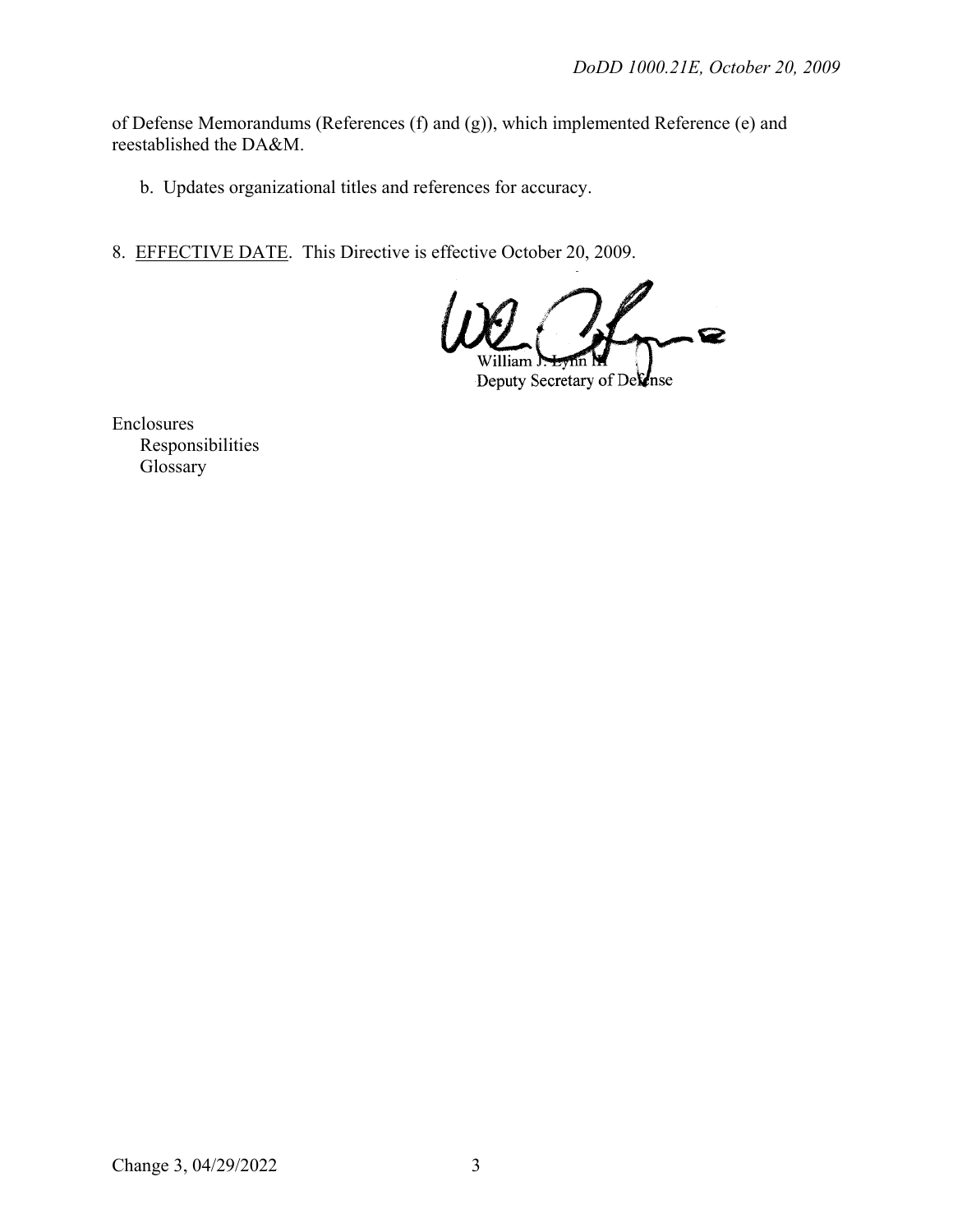#### ENCLOSURE

# RESPONSIBILITIES

1. DA&M. The DA&M shall:

a. Establish and implement DoD-wide policies and procedures pertaining to DoD passport and passport agent services in accordance with sections  $51.22(b)(4)$  and  $(5)$  of Reference (b).

b. Oversee the activities of the DoD EA for DoD Passport and Passport Agent Services.

2. SECRETARY OF THE ARMY. The Secretary of the Army shall:

a. Act as the DoD EA for DoD Passport and Passport Agent Services.

b. Exercise program management and oversight of DoD passport and passport agent services.

c. Refer any passport matters requiring approval or disapproval by the Secretary of Defense or Deputy Secretary of Defense to those officials through the DA&M.

d. Represent the Department of Defense on all passport matters governed by DoD Manual O-1000.21 (Reference (h)) with DoS and other Executive Branch agencies when required.

e. Enter into agreements with DoS to ensure DoD compliance with Reference (b) and other DoS policy guidance.

f. Administer DoD passport and passport agent services and ensure that DoD passport and passport agent services are instituted according to DoS guidelines.

g. Serve as the DoD point of contact with DoS on policy matters related to DoD passport and passport agent services to ensure that DoD employees and family members receive U.S. passports to meet official travel requirements.

h. Provide DoS the information required on designated DoD passport agents.

i. Maintain the names of individuals who will serve as DoD passport and passport agent services points of contact for the DoD Components.

j. Perform an annual review of DoD passport and passport agent services with DoS and the DoD Components.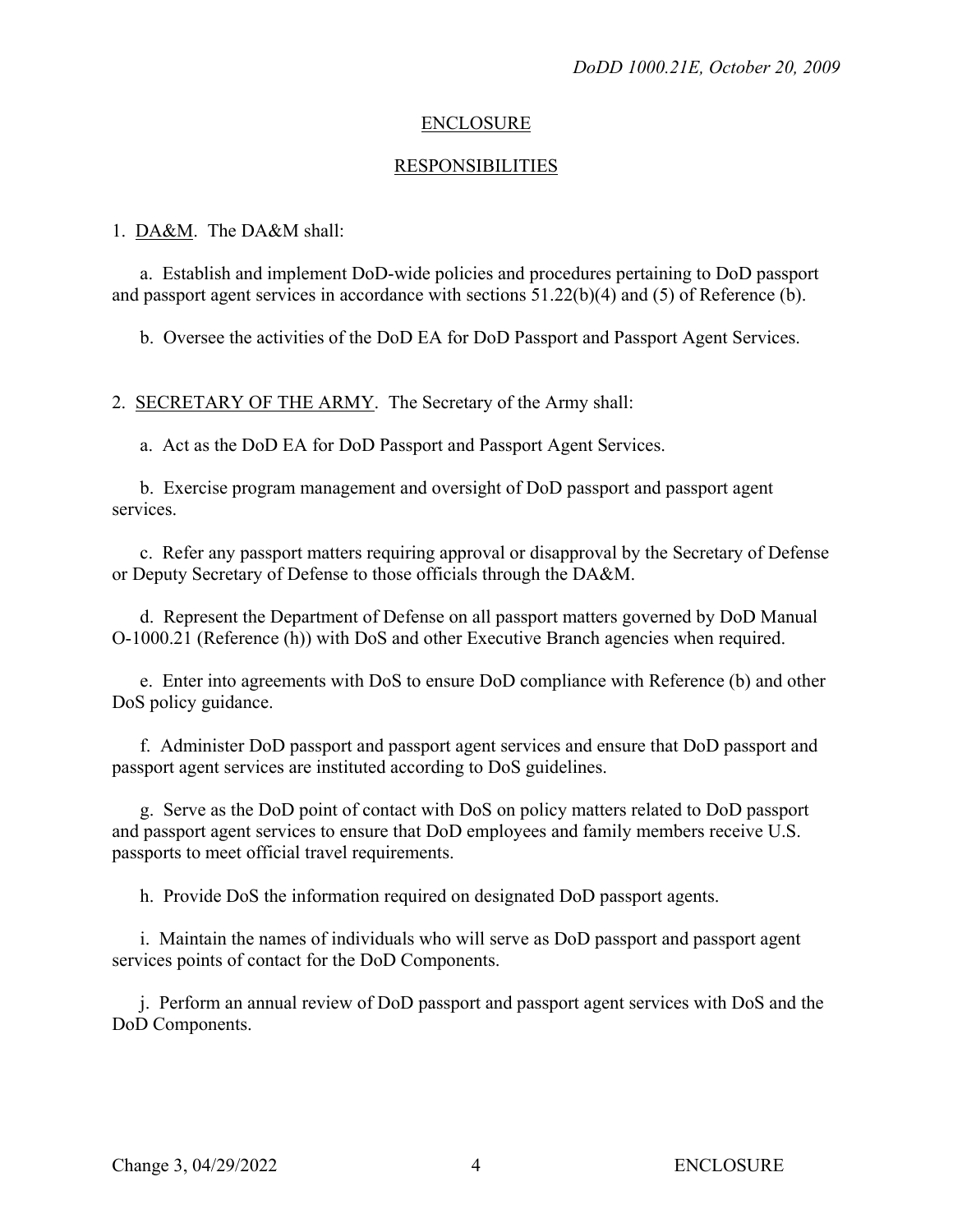k. Develop, pursuant to DoS policies and guidelines and DoD Directive 4500.54E (Reference (i)), a DoD Passport Agent Training Program.

3. SECRETARIES OF THE MILITARY DEPARTMENTS. The Secretaries of the Military Departments shall:

a. Designate in writing an office of primary responsibility (OPR) for ensuring compliance with this Directive, Reference (h), and other guidelines issued by the DoD EA for DoD Passport and Passport Agent Services; provide a copy of the appointment letter to the DoD EA.

b. Appoint passport agents according to instructions issued by the DoD EA.

c. Provide annually a representative to jointly review DoD EA intradepartmental policies and procedures supporting DoD passport and passport agent services.

d. Ensure that interdepartmental DoD passport agents perform all services required by DoS and the DoD EA for acceptance of official U.S. passport applications.

e. Notify the DoD EA of any changes in points of contact or OPRs within 30 days of the effective date of the change.